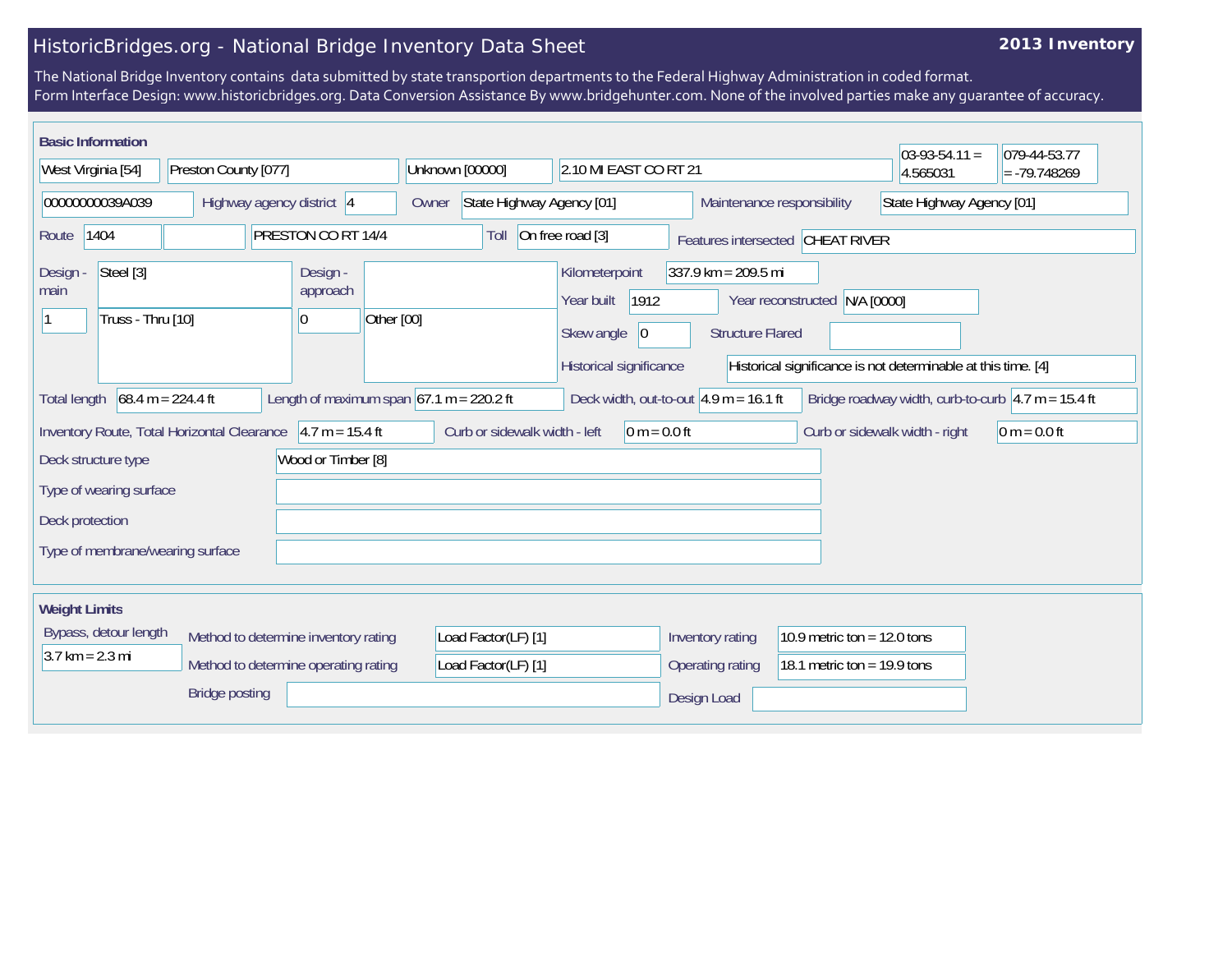| <b>Functional Details</b>                                                                                              |                                           |                                 |                                                |                                                                                         |                    |  |  |  |  |
|------------------------------------------------------------------------------------------------------------------------|-------------------------------------------|---------------------------------|------------------------------------------------|-----------------------------------------------------------------------------------------|--------------------|--|--|--|--|
| Average daily truck traffi 0<br>Average Daily Traffic<br>$ 10\rangle$                                                  | Year 2011<br>%                            |                                 | $ 12\rangle$<br>Future average daily traffic   | 2031<br>Year                                                                            |                    |  |  |  |  |
| Road classification<br>Local (Rural) [09]                                                                              | Lanes on structure  1                     |                                 |                                                | Approach roadway width                                                                  | $3 m = 9.8 ft$     |  |  |  |  |
| Type of service on bridge Highway [1]<br>Direction of traffic One lane bridge for 2 - way traffic [3]<br>Bridge median |                                           |                                 |                                                |                                                                                         |                    |  |  |  |  |
| Parallel structure designation<br>No parallel structure exists. [N]                                                    |                                           |                                 |                                                |                                                                                         |                    |  |  |  |  |
| Type of service under bridge<br>Waterway [5]                                                                           | Lanes under structure                     | 0                               | Navigation control                             |                                                                                         |                    |  |  |  |  |
| Navigation horizontal clearance $ 0 = N/A$<br>Navigation vertical clearanc<br>$0 = N/A$                                |                                           |                                 |                                                |                                                                                         |                    |  |  |  |  |
| Minimum navigation vertical clearance, vertical lift bridge                                                            |                                           |                                 | Minimum vertical clearance over bridge roadway |                                                                                         | $4.93 m = 16.2 ft$ |  |  |  |  |
| Minimum lateral underclearance reference feature Feature not a highway or railroad [N]                                 |                                           |                                 |                                                |                                                                                         |                    |  |  |  |  |
| Minimum lateral underclearance on right $99.9 =$ Unlimited<br>Minimum lateral underclearance on left $0 = N/A$         |                                           |                                 |                                                |                                                                                         |                    |  |  |  |  |
| Minimum Vertical Underclearance $ 0 = N/A$                                                                             |                                           |                                 |                                                | Minimum vertical underclearance reference feature Feature not a highway or railroad [N] |                    |  |  |  |  |
| Appraisal ratings - underclearances N/A [N]                                                                            |                                           |                                 |                                                |                                                                                         |                    |  |  |  |  |
|                                                                                                                        |                                           |                                 |                                                |                                                                                         |                    |  |  |  |  |
| <b>Repair and Replacement Plans</b>                                                                                    |                                           |                                 |                                                |                                                                                         |                    |  |  |  |  |
| Type of work to be performed                                                                                           | Work done by                              | Work to be done by contract [1] |                                                |                                                                                         |                    |  |  |  |  |
| Replacement of bridge or other structure because<br>of substandard load carrying capacity or substantial               | Bridge improvement cost                   | 4854000                         | Roadway improvement cost                       | 653000                                                                                  |                    |  |  |  |  |
| bridge roadway geometry. [31]                                                                                          | Length of structure improvement           | $77.1 m = 253.0 ft$             |                                                | Total project cost<br>5783000                                                           |                    |  |  |  |  |
|                                                                                                                        | Year of improvement cost estimate<br>2012 |                                 |                                                |                                                                                         |                    |  |  |  |  |
|                                                                                                                        | Border bridge - state                     |                                 |                                                | Border bridge - percent responsibility of other state                                   |                    |  |  |  |  |
|                                                                                                                        | Border bridge - structure number          |                                 |                                                |                                                                                         |                    |  |  |  |  |